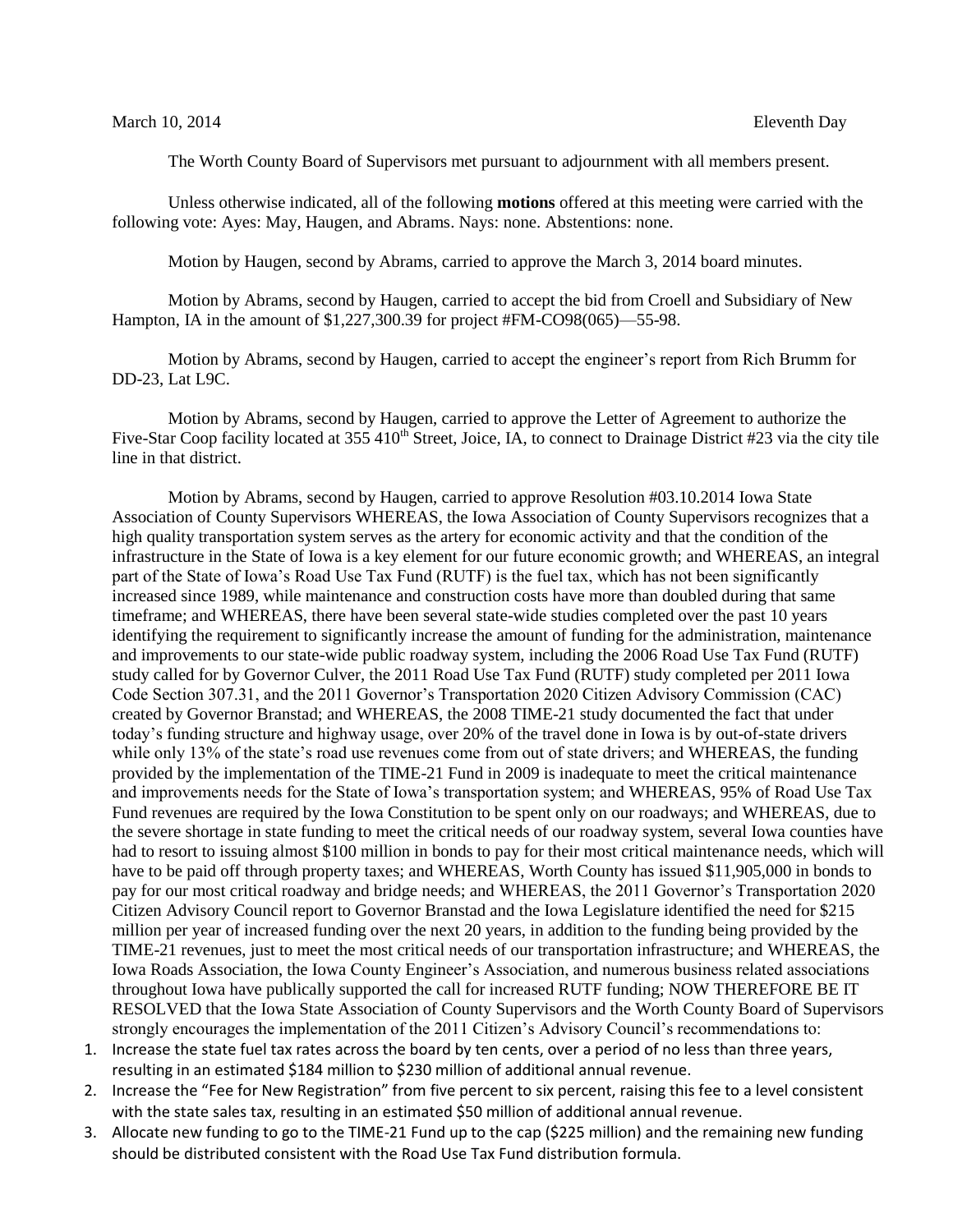And, BE IT ALSO RESOLVED that the Iowa State Association of County Supervisors and the Worth County Board of Supervisors support the ongoing evaluation of creative, supplemental solutions to increased RUTF funding. Resolved this  $10^{th}$  day of March, 2014. Authorized by the Worth County Supervisors: Dennis May, Worth County Supervisor, Chairperson; Ken Abrams, Worth County Supervisor, Co-Chair; Dave Haugen, Worth County Supervisor. Attest: Jacki Backhaus, County Auditor.

Motion by Abrams, second by Haugen, carried to approve a 3-year contract renewal covering fiscal years 2014 through 2016 with Cost Advisory Services, Inc. in the annual amount of \$3,000.

A discussion was held regarding a refinance of the 2009 G.O. Bonds. A public hearing date will be set at the March  $17<sup>th</sup>$  Board of Supervisor's meeting after bond council has been contacted.

Motion by Haugen, second by Abrams, carried to approve claims in addition to the list below to Freeborn Construction, Inc. in the amount of \$3,929.29 submitted by Secondary Roads and to Heartland Power Cooperative in the amount of \$4,191.75 submitted by the Auditor for water and wastewater treatment plants.

Motion by Abrams, second by Haugen, carried to approve the clerk of court's monthly report.

Motion by Haugen, second by Abrams, carried to approve salary change to \$28,998/yr. for Judy Stevens, submitted by the auditor.

Motion by Haugen, second by Abrams, carried to approve the Class C (Commercial) liquor license applications for Diamond Jo Worth Casino and Northwood Country Club.

The following claims were approved:

| A & I Auto Body Inc               | Service-Eng  | 166.74    |
|-----------------------------------|--------------|-----------|
| AT & T                            | Service-E911 | 35.15     |
| Abrams, Kenneth                   | Mileage-Sup  | 118.56    |
| Agvantage Fs Inc                  | Fuel-Eng     | 14,874.33 |
| <b>Alliant Energy</b>             | Service-Shf  | 16,129.19 |
| Apple Time, Inc                   | Supplies-Shf | 671.50    |
| B & J Water Conditioning Inc      | Service-Shf  | 155.00    |
| Barnes Distribution Group Inc     | Supplies-Eng | 422.96    |
| <b>Bcn</b> Telecom                | Service-Gsr  | 249.96    |
| Berge, Larry                      | Fuel-Eng     | 47,833.40 |
| <b>Black Hills Energy Inc</b>     | Service-Eng  | 1,512.52  |
| Brunsvold, Harold                 | Mileage-Plz  | 90.48     |
| <b>Businessware Solutions Inc</b> | Service-Dap  | 1.46      |
| <b>Card Center</b>                | Exp-Dap      | 1,940.15  |
| Carquest Auto Parts Inc           | Supplies-Tra | 1,753.05  |
| Centurylink                       | Service-Eng  | 40.23     |
| <b>Certified Laboratories</b>     | Fuel-Eng     | 1,124.40  |
| <b>Charlson Excavating</b>        | Service-Con  | 21,038.58 |
| City Of Fertile                   | Rutf-Eng     | 1,651.94  |
| City Of Grafton                   | Rutf-Eng     | 949.59    |
| City Of Hanlontown                | Rutf-Eng     | 386.04    |
| City Of Joice                     | Service-Eng  | 969.28    |
| City Of Kensett                   | Service-Eng  | 497.96    |
| <b>City Of Manly</b>              | Service-Eng  | 43.81     |
| City Of Northwood                 | Service-Eng  | 252.19    |
| Cnh Capital                       | Parts-Con    | 224.12    |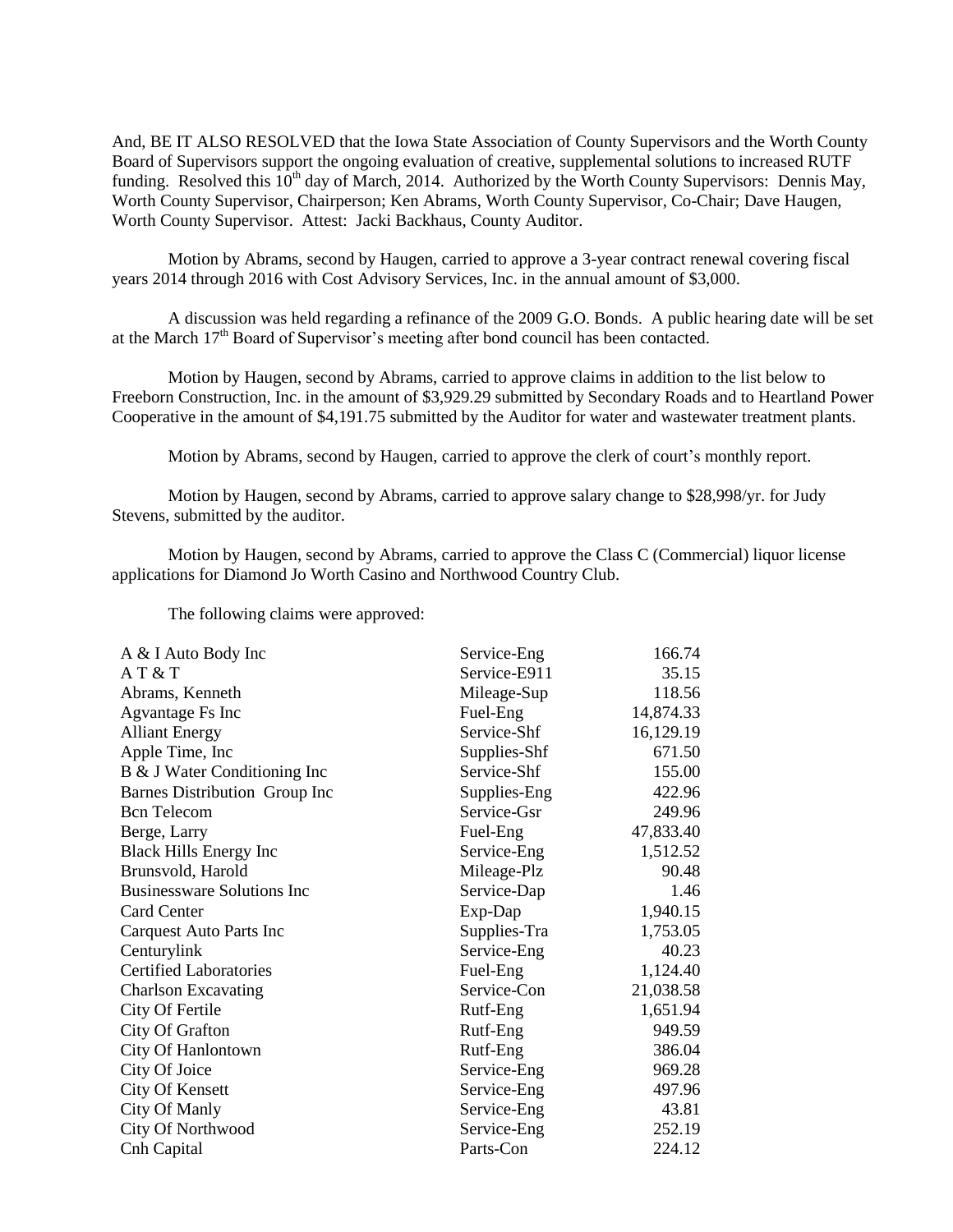| <b>County Social Services</b>       | Service-Mha              | 85,360.00 |
|-------------------------------------|--------------------------|-----------|
| <b>Cummins Central Power Llc</b>    | Parts-Eng                | 474.70    |
| Dave Syverson Inc                   | Parts-Eng                | 2,070.45  |
| Des Moines Stamp Mfg Co             | Supplies-Aud             | 26.70     |
| <b>Electronic Engineering</b>       | Service-Shf              | 94.95     |
| <b>Fastenal Company</b>             | Supplies-Eng             | 242.89    |
| Floyd & Leonard Auto                | Parts-Con                | 719.42    |
| Floyd County Sheriff                | Service-Csr              | 69.00     |
| Galls, Llc                          | Supplies-Shf             | 89.98     |
| Greve, Jeff                         | Mileage-Aty              | 70.20     |
| Grp & Associates Inc                | Service-Phd              | 45.00     |
| Hagen, Chris                        | Mileage-Plz              | 49.92     |
| Healthworks                         | Service-Eng              | 42.00     |
| Huber Supply Co Inc                 | Service-Eng              | 105.00    |
| Ia Emergency Number Assoc           | Edu-E911                 | 75.00     |
| Ia Law Enforcement Academy          | Edu-Shf                  | 17,132.27 |
| <b>Interstate Motor Trucks Inc</b>  | Service-Eng              | 1,976.25  |
| Knudtson, Kirby                     | Service-Shf              | 151.64    |
| Kossuth County Sheriff              | Service-Csr              | 16.00     |
| Kruger, Thomas                      | Service-Con              | 60.00     |
| Lake Mills Lumber Co                | Supplies-Eng             | 82.00     |
| Larsen Plumbing & Heating Inc       | Service-Eng              | 388.25    |
| Lupkes, Jayne                       | Mileage-Plz              | 74.88     |
| Maguire Iron Inc                    | Service-Wat              | 5,285.00  |
| Mail Services Llc                   | Service-Trs              | 270.77    |
| <b>Manly Junction Signal</b>        | Service-Plz              | 246.66    |
| Marco Inc                           | Service-Asr              | 61.50     |
| Marshall & Swift Inc                | Service-Eng              | 150.93    |
| Mason City Ford Lincoln Inc         | Service-Eng              | 139.05    |
| Matt Parrott/Storey Kenworthy       | Supplies-Dap             | 476.49    |
| Mediacom                            | Service-Phd              | 164.86    |
| Melby, Ruth                         | Mileage-Mha              | 159.35    |
| Menards Inc                         | Supplies-Eng             | 60.44     |
| Meyer, Russell                      | Supplies-Eng             | 353.48    |
| Midwest Wheel Companies Inc         | Parts-Eng                | 670.32    |
|                                     |                          | 427.44    |
| Mireles, Sandra                     | Mileage-Mha              | 64.19     |
| Napa Auto Parts                     | Parts-Eng<br>Service-Mha |           |
| <b>Next Generation Technologies</b> |                          | 325.00    |
| Niacog                              | Service-Tra              | 1,366.72  |
| No Ia Juvenile Detention            | Service-Juj              | 1,400.00  |
| North American Salt Co              | Supplies-Eng             | 72,450.84 |
| North Country Equipment Llc         | Parts-Gsr                | 388.57    |
| Northwood Anchor Inc                | Service-Phd              | 826.16    |
| Northwood Lumber                    | Supplies-Eng             | 11.40     |
| Northwood Sanitation Llc            | Service-Gsr              | 181.50    |
| Northwood True Value                | Supplies-Phd             | 922.16    |
| Nuss Truck & Equipment              | Supplies-Eng             | 2,837.14  |
| <b>Osage Municipal Utilities</b>    | Service-Ema              | 45.14     |
| Overhead Door Co Of Mason City      | Service-Eng              | 107.20    |
| Pathology Assoc Of Mason City       | Service-Mex              | 250.00    |
| Paulus, Shannon                     | Exp-Ema                  | 308.04    |
| Peopleservice Inc                   | Service-San              | 2,036.00  |
| Pfi                                 | Service-Csr              | 69.00     |